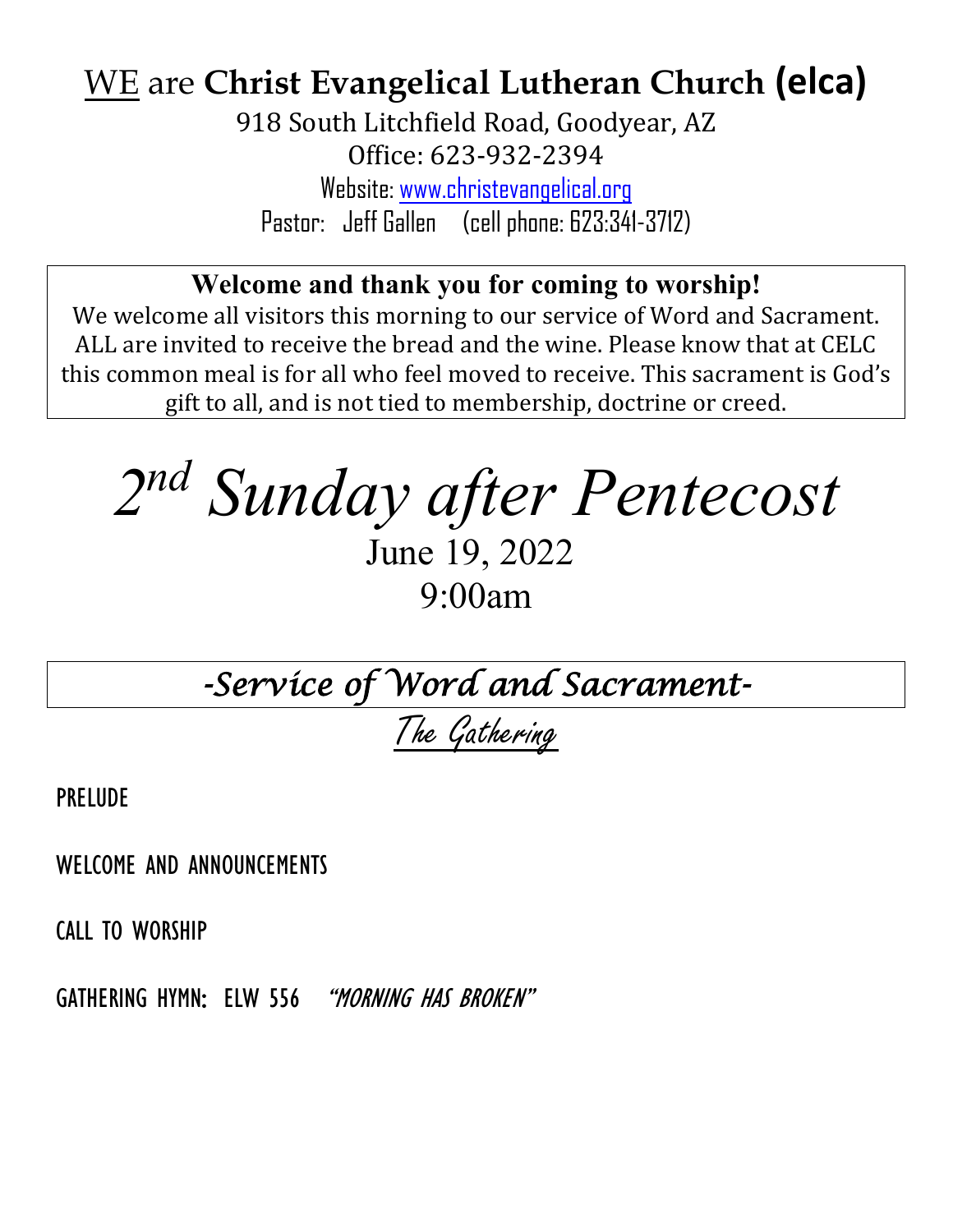

whose steadfast love endures forever. **Amen.** 

Let us confess our sin in the presence of God and of one another. Silence for reflection

P: Merciful God,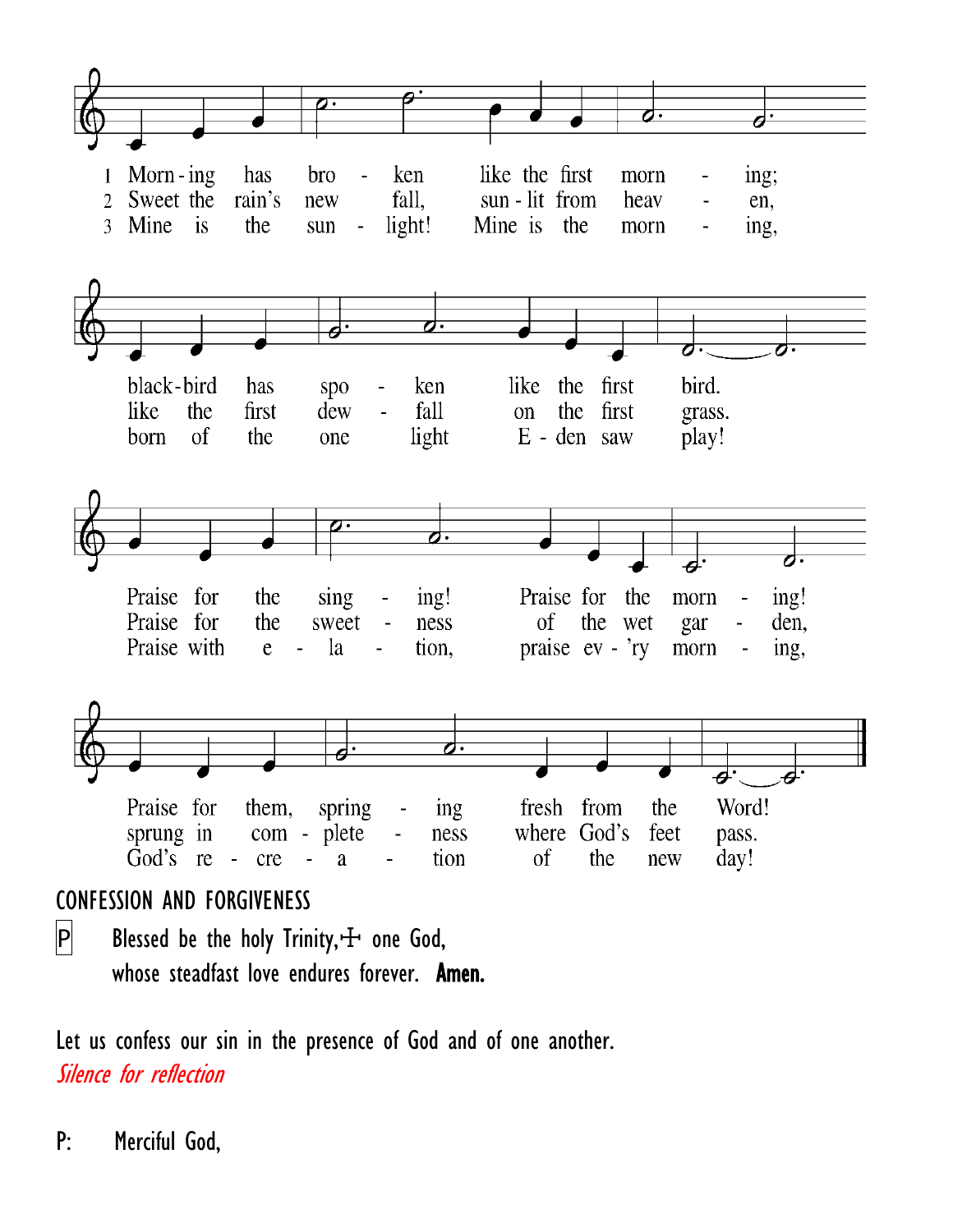we confess that we have not followed your path but have chosen our own way. Instead of putting others before ourselves, we long to take the best seats at the table. When met by those in need, we have too often passed by on the other side. Set us again on the path of life. Save us from ourselves and free us to love our neighbors. Amen.

Hear the good news! God does not deal with us according to our sins but delights in granting pardon and mercy. In the name of  $\pm$  Jesus Christ, your sins are forgiven. You are free to love as God loves. Amen.

HYMN OF PRAISE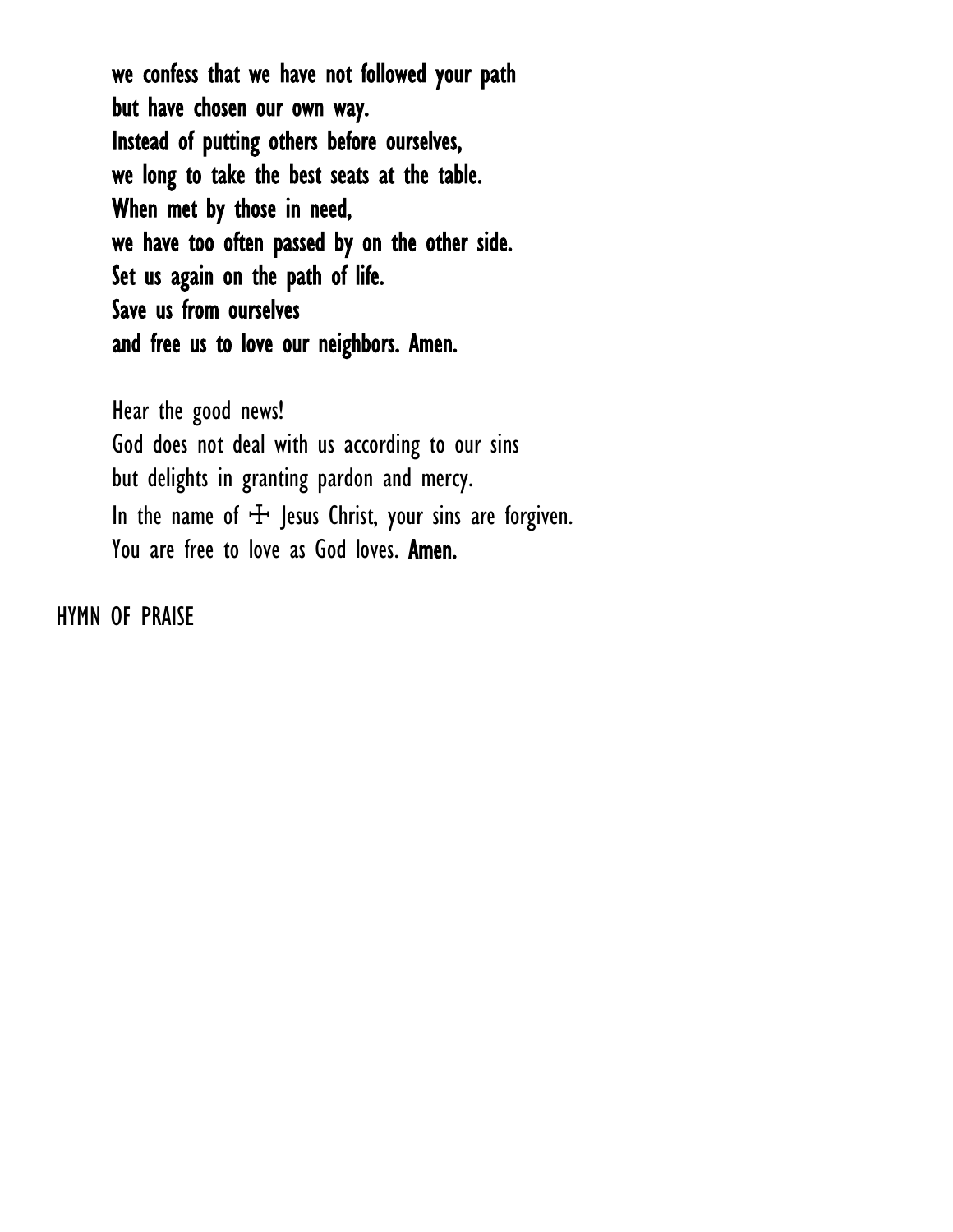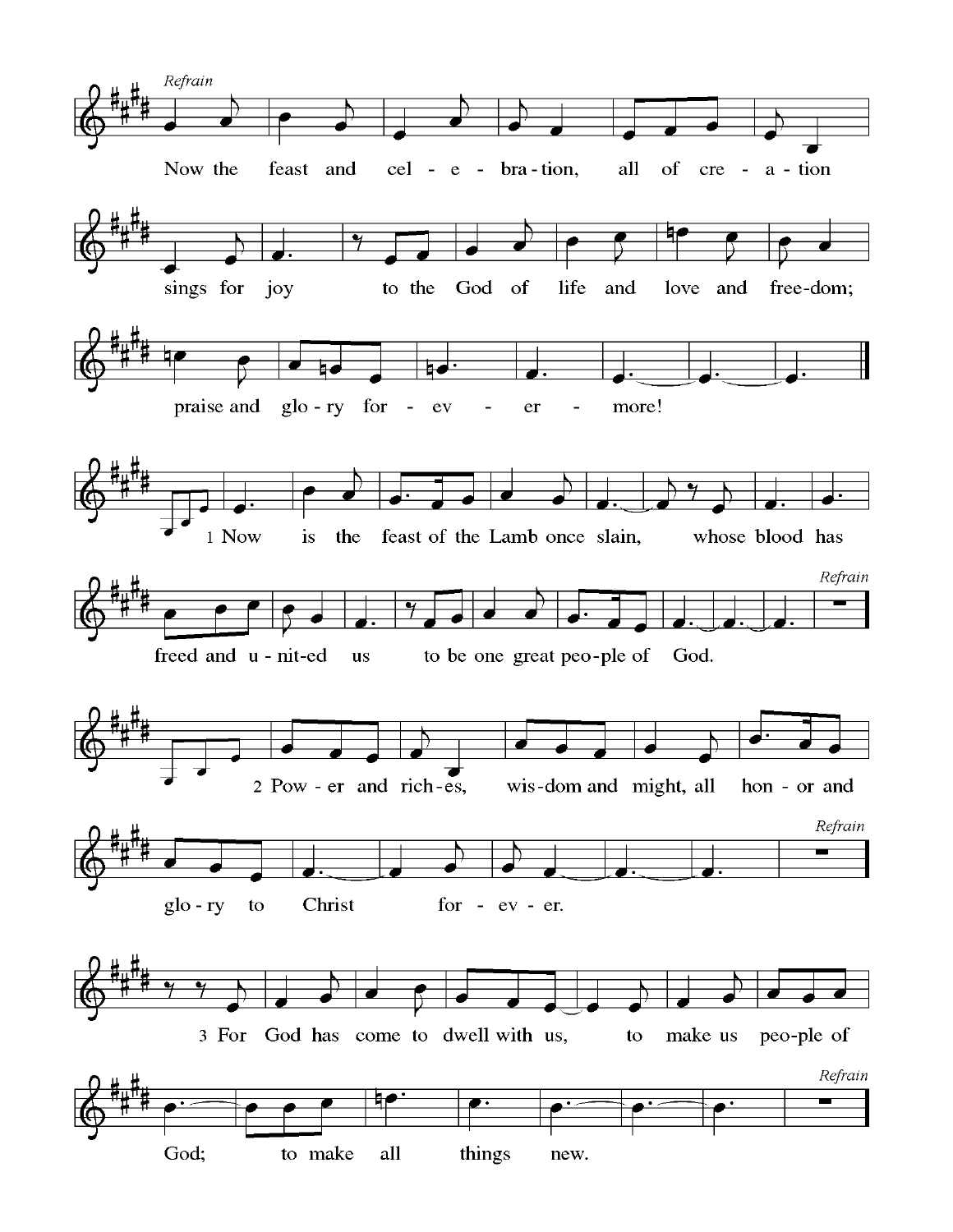## PASTORAL GREETING

 $|P|$  The grace of our risen Lord, Jesus Christ, the love of God, and the communion of the Holy Spirit be with you all. And also with you.

PRAYER OF THE DAY

P: Let us pray.

O Lord God, we bring before you the cries of a sorrowing world. In your mercy set us free from the chains that bind us, and defend us from everything that is evil, through Jesus Christ, our Savior and Lord. Amen.

*[Congregation is seated.]*

The Word

### FIRST READING: ISAIAH 65:1-9

*The prophet announces God's impatience. The people's self-absorption is idolatry, and images of practices that displease God fill this reading. Like a vintner who crushes the grape to release the wine, God will use Israel's exile to establish a new community of the faithful.*

 1I was ready to be sought out by those who did not ask, to be found by those who did not seek me. I said, "Here I am, here I am," to a nation that did not call on my name. 2I held out my hands all day long to a rebellious people, who walk in a way that is not good, following their own devices; 3a people who provoke me to my face continually, sacrificing in gardens and offering incense on bricks; 4who sit inside tombs, and spend the night in secret places; who eat swine's flesh, with broth of abominable things in their vessels;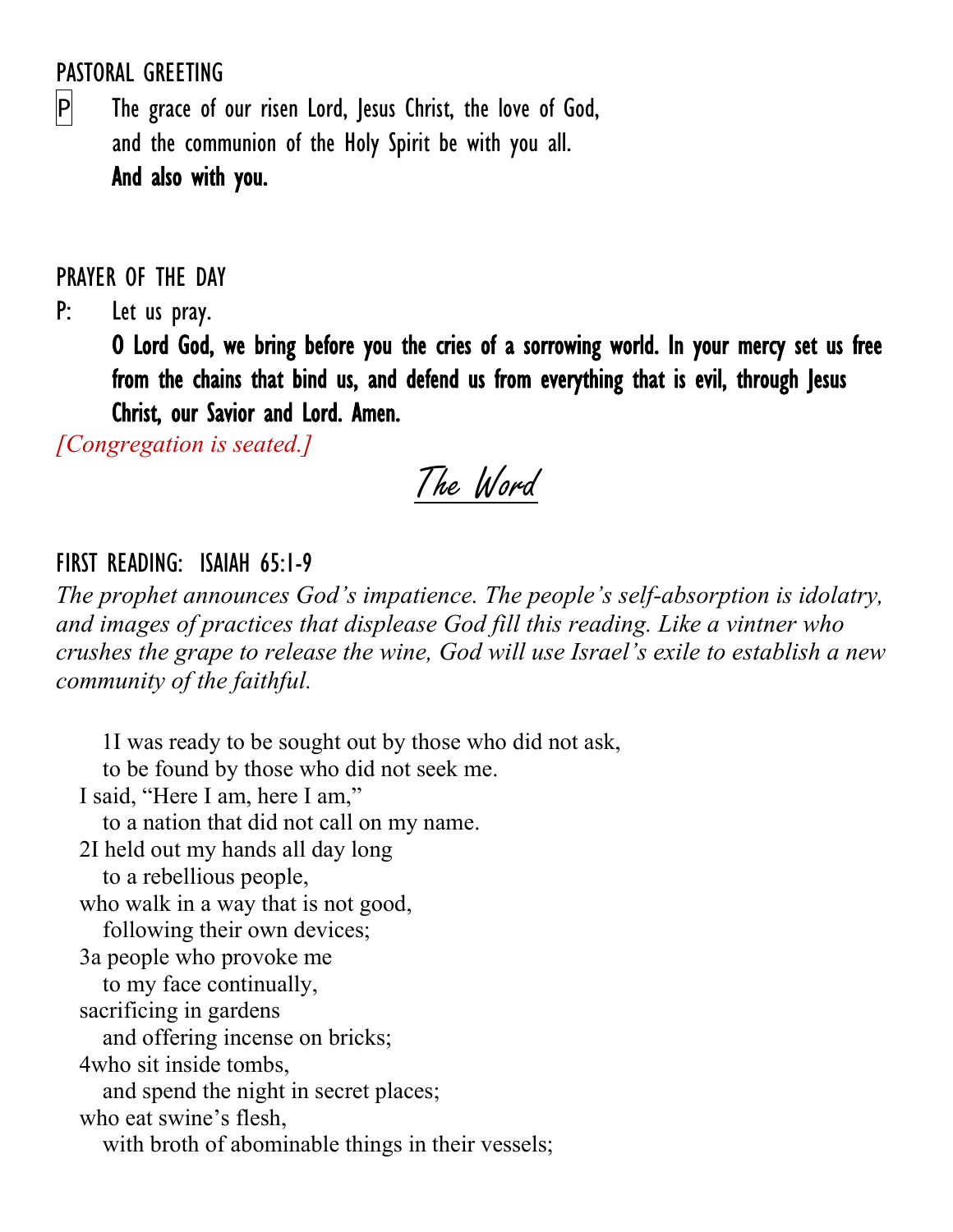5who say, "Keep to yourself, do not come near me, for I am too holy for you." These are a smoke in my nostrils, a fire that burns all day long. 6See, it is written before me: I will not keep silent, but I will repay; I will indeed repay into their laps 7their iniquities and their ancestors' iniquities together, says the Lord; because they offered incense on the mountains and reviled me on the hills, I will measure into their laps full payment for their actions. 8Thus says the Lord: As the wine is found in the cluster, and they say, "Do not destroy it, for there is a blessing in it," so I will do for my servants' sake, and not destroy them all. 9I will bring forth descendants from Jacob, and from Judah inheritors of my mountains; my chosen shall inherit it, and my servants shall settle there.

Word of God, word of life. Thanks be to God.

#### PSALM PSALM 22:19-28

*In the midst of the assembly I will praise you. (Ps. 22:22)*

 $19$ But you, O Lord, be not far away; O my help, hasten to my aid. <sup>20</sup>**Deliver me from the sword, my life from the power of the dog.** 21Save me from the lion's mouth! From the horns of wild bulls you have rescued me. <sup>22</sup>**I will declare your name to my people; in the midst of the assembly I will praise you.**  $23$ You who fear the Lord, give praise! All you of Jacob's line, give glory. Stand in awe of the Lord, all you offspring of Israel.

<sup>24</sup>For the Lord does not despise nor abhor the poor in their poverty; neither is the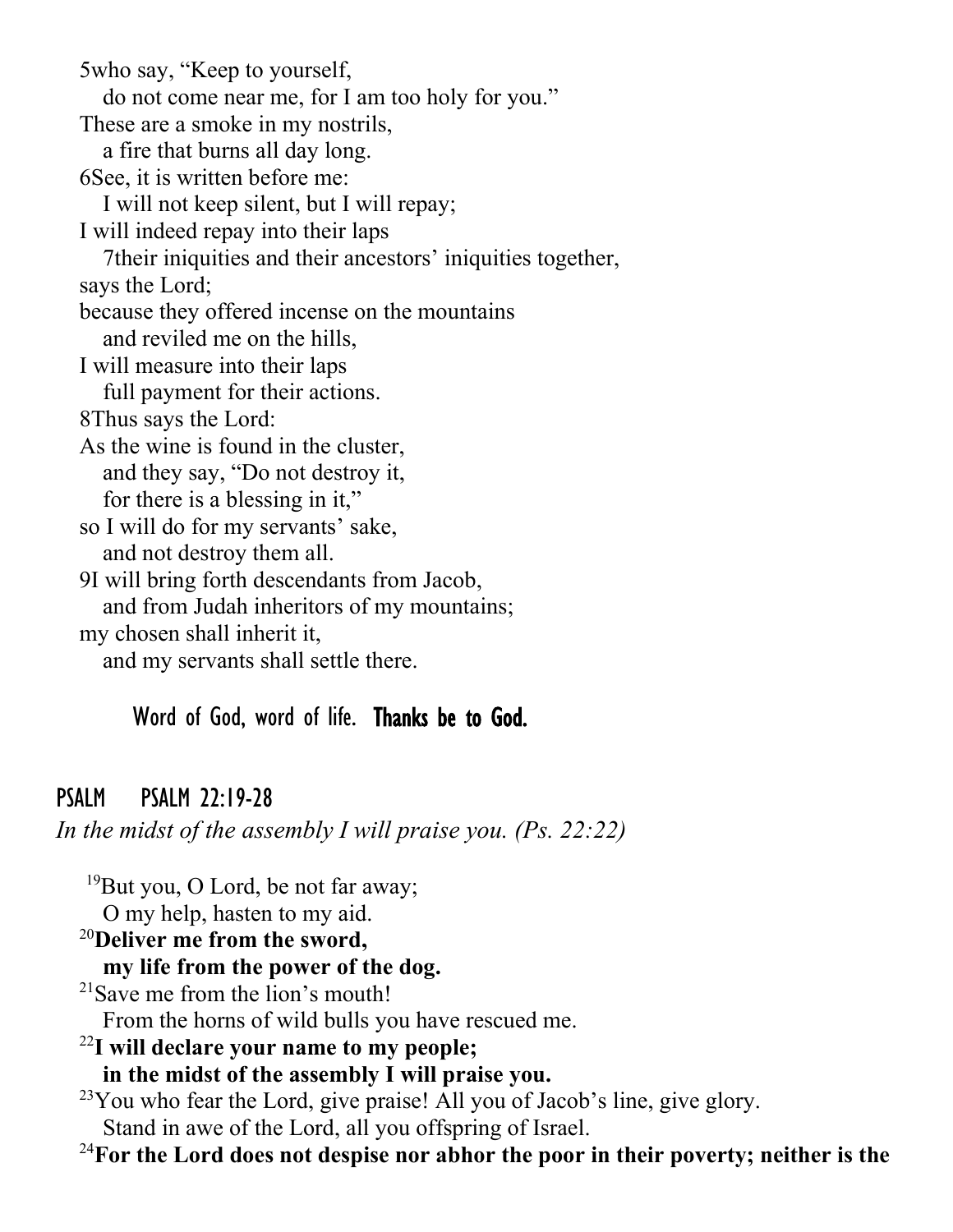**Lord's face hidden from them;**

**but when they cry out, the Lord hears them.**

 $25$ From you comes my praise in the great assembly;

I will perform my vows in the sight of those who fear the Lord.

<sup>26</sup>**The poor shall eat and be satisfied,**

**Let those who seek the Lord give praise! May your hearts live forever!**

 $27$ All the ends of the earth shall remember and turn to the Lord; all the families of nations shall bow before God.

<sup>28</sup>**For dominion belongs to the Lord, who rules over the nations.**

## SECOND READING: GALATIANS 3:23-29

*For Paul, baptism is a powerful bond that unites people not only with God but with other believers. Those who call themselves children of God experience a transformation that removes prejudices of race, social class, or gender in favor of true unity in Christ.*

 23Now before faith came, we were imprisoned and guarded under the law until faith would be revealed. 24Therefore the law was our disciplinarian until Christ came, so that we might be justified by faith. 25But now that faith has come, we are no longer subject to a disciplinarian, 26for in Christ Jesus you are all children of God through faith. 27As many of you as were baptized into Christ have clothed yourselves with Christ. 28There is no longer Jew or Greek, there is no longer slave or free, there is no longer male and female; for all of you are one in Christ Jesus. 29And if you belong to Christ, then you are Abraham's offspring, heirs according to the promise.

Word of God, word of life. Thanks be to God.

GOSPEL ACCLAMATION "ALABARE"

Refrain: Alabare, alabare, alabare a mi Senor Alabare, alabare, alabare a mi Senor

> Vs. Sing with the people, the people of God, and join creation in a joyful hymn. Blessing and honor and glory and might to God and to the Lamb be without end.

GOSPEL: Luke 8:26-39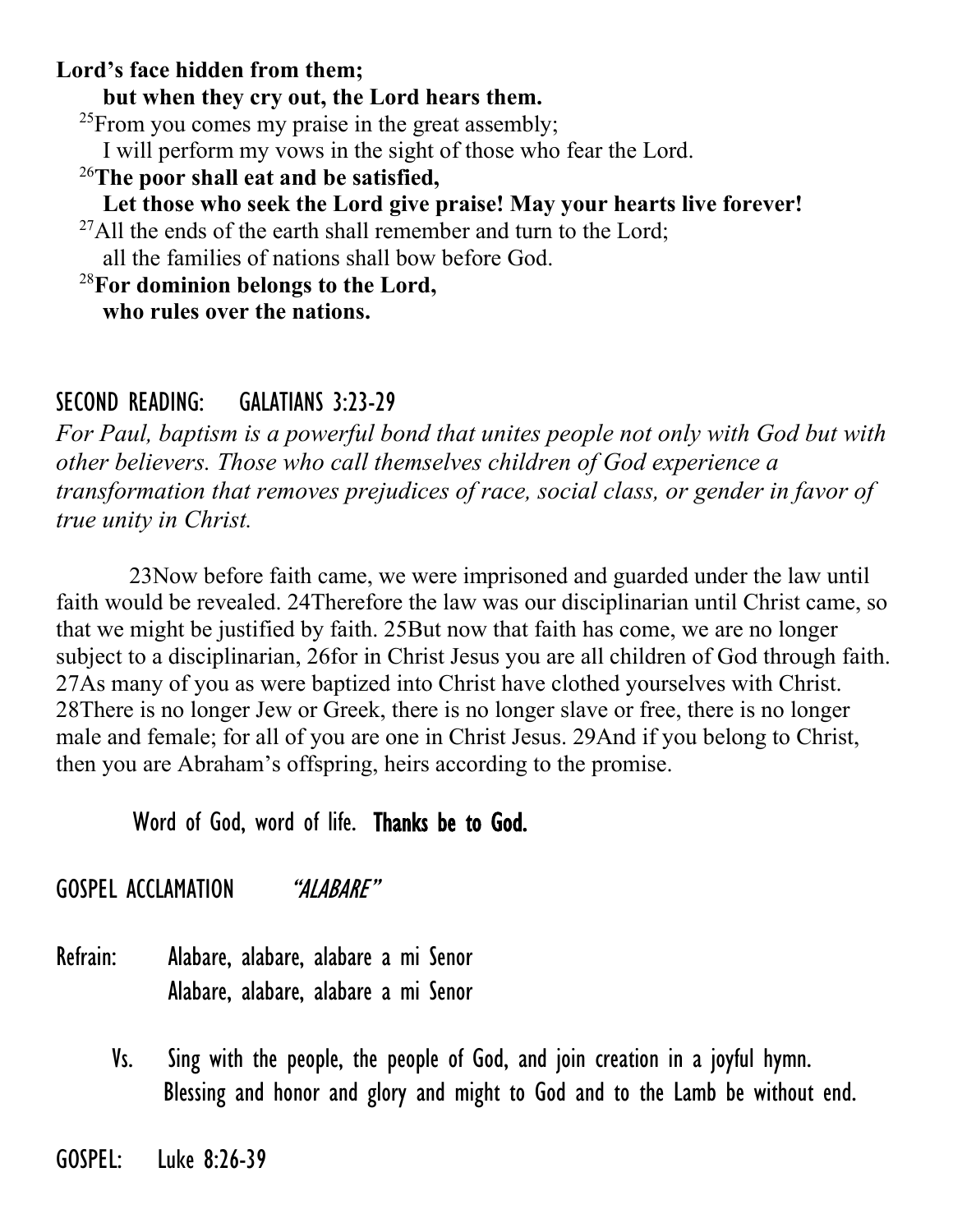*Jesus' mission includes foreigners and his authority extends to the casting out of demons. Some who witness Jesus' work are seized with confusion and fear, but the man who was healed is commissioned to give testimony to God's mercy and power.* 

The holy gospel according to St. Luke, the  $8<sup>th</sup>$  chapter. Glory to you, O Lord.

 1 26Then [Jesus and his disciples] arrived at the country of the Gerasenes, which is opposite Galilee. 27As he stepped out on land, a man of the city who had demons met him. For a long time he had worn no clothes, and he did not live in a house but in the tombs. 28When he saw Jesus, he fell down before him and shouted at the top of his voice, "What have you to do with me, Jesus, Son of the Most High God? I beg you, do not torment me"—29for Jesus had commanded the unclean spirit to come out of the man. (For many times it had seized him; he was kept under guard and bound with chains and shackles, but he would break the bonds and be driven by the demon into the wilds.) 30Jesus then asked him, "What is your name?" He said, "Legion"; for many demons had entered him. 31They begged him not to order them to go back into the abyss.

32Now there on the hillside a large herd of swine was feeding; and the demons begged Jesus to let them enter these. So he gave them permission. 33Then the demons came out of the man and entered the swine, and the herd rushed down the steep bank into the lake and was drowned.

34When the swineherds saw what had happened, they ran off and told it in the city and in the country. 35Then people came out to see what had happened, and when they came to Jesus, they found the man from whom the demons had gone sitting at the feet of Jesus, clothed and in his right mind. And they were afraid. 36Those who had seen it told them how the one who had been possessed by demons had been healed. 37Then all the people of the surrounding country of the Gerasenes asked Jesus to leave them; for they were seized with great fear. So he got into the boat and returned. 38The man from whom the demons had gone begged that he might be with him; but Jesus sent him away, saying, 39"Return to your home, and declare how much God has done for you." So he went away, proclaiming throughout the city how much Jesus had done for him.

### The gospel of the Lord. Praise to you, O Christ.

#### **SERMON**

AN AFFIRMATION OF FAITH:

 $\mathcal{A}$  With joy, let us together proclaim our faith and the faith of our church.

We believe in God, the Father almighty, creator of heaven and earth.

 We believe in Jesus Christ, God's only Son, our Lord, who was conceived by the Holy Spirit, born of the virgin Mary,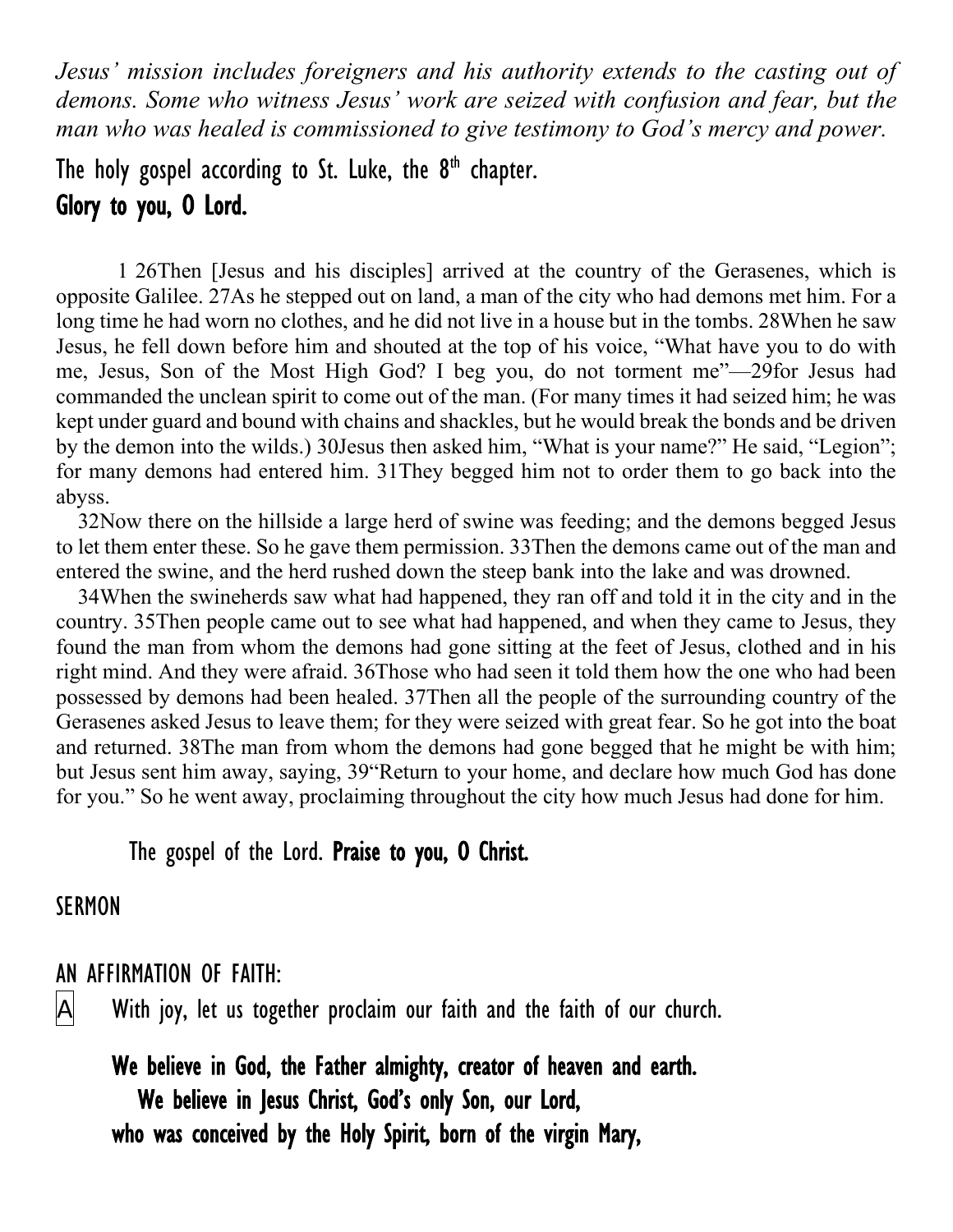suffered under Pontius Pilate, was crucified, died, and was buried;

he descended to the dead.

On the third day he rose again; he ascended into heaven,

he is seated at the right hand of the Father, and he will come to judge the living and the dead.

We believe in the Holy Spirit, the holy, catholic church, the communion of saints, the forgiveness of sins, the resurrection of the body, and the life everlasting. Amen

## PRAYERS OF INTERCESSION

 $|A|$  United in Christ and guided by the Spirit, we pray for the church, the creation, and all in need.

*A brief silence.*

Holy God, you hear the cries of those who seek you. Equip your church with evangelists who reveal the continuous call of your outstretched hands and your promises of a home in you. God of grace,

## hear our prayer.

You hear the cries of the earth. Restore places where land, air, and waterways have been harmed. Guide us to develop and implement sources of energy and food production that do not destroy the earth. God of grace,

### hear our prayer.

You hear the cries of those who are marginalized or cast out. On this Juneteenth observance, guide us continually toward the end of oppression in all its forms, especially white supremacy. Bring true freedom and human flourishing to all your beloved children. God of grace,

## hear our prayer.

You hear the cries of those who suffer. Come to the aid of all who are homeless, naked, hungry, and sick (*especially*). Bring peace to any experiencing mental illness, that they can clearly recognize your loving presence. God of grace,

### hear our prayer.

You hear the cries of those who celebrate and those who grieve on this Father's Day. Nurture mutual love and tender care in all relationships. Comfort those for whom this day brings sadness or longing. God of grace,

hear our prayer.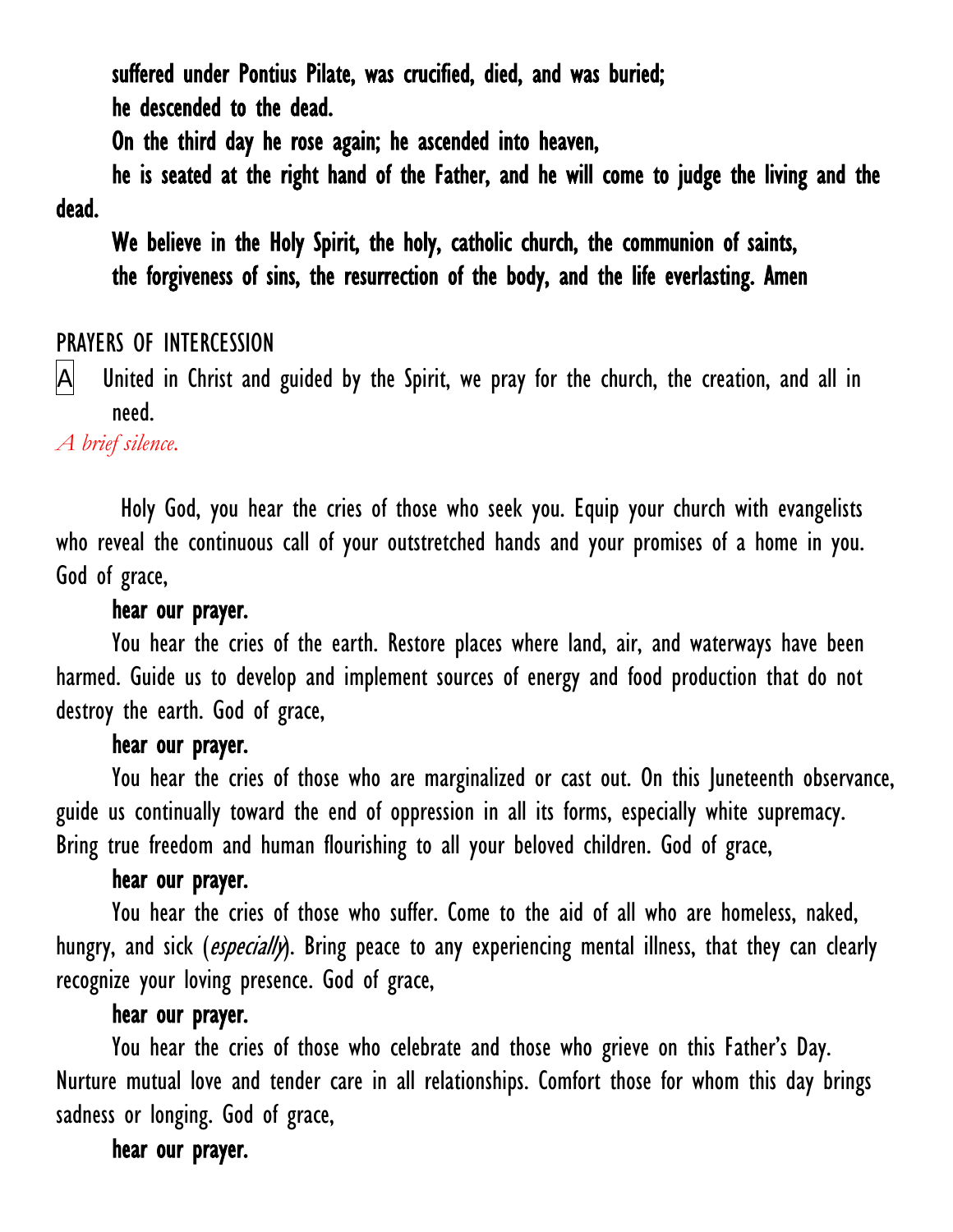P: In your mercy, O God, respond to these prayers, and renew us by your life-giving Spirit; through Jesus Christ, our Savior. Amen.

The Meal<br>OFFERTORY / OFFERTORY MUSIC "IN CHRIST ALONE"

## OFFERTORY PRAYER

 $|\mathsf{A}|$  Let us pray. God of abundance: you have set before us a plentiful harvest. As we feast on your goodness, strengthen us to labor in your field, and equip us to bear fruit for the good of all, in the name of Jesus. Amen.

**[THANKSGIVING AT THE TABLE**] (NUMBER 4)

 $|P|$  The Lord be with you. And also with you. Lift up your hearts. We lift them to the Lord. Let us give thanks to the Lord our God. It is right to give our thanks and praise.

It is indeed right and good that we should everywhere and always offer thanks and praise to you… And so with the Church on earth and the hosts of heaven, we praise your name and join their unending hymn:

(setting 4 of ELW)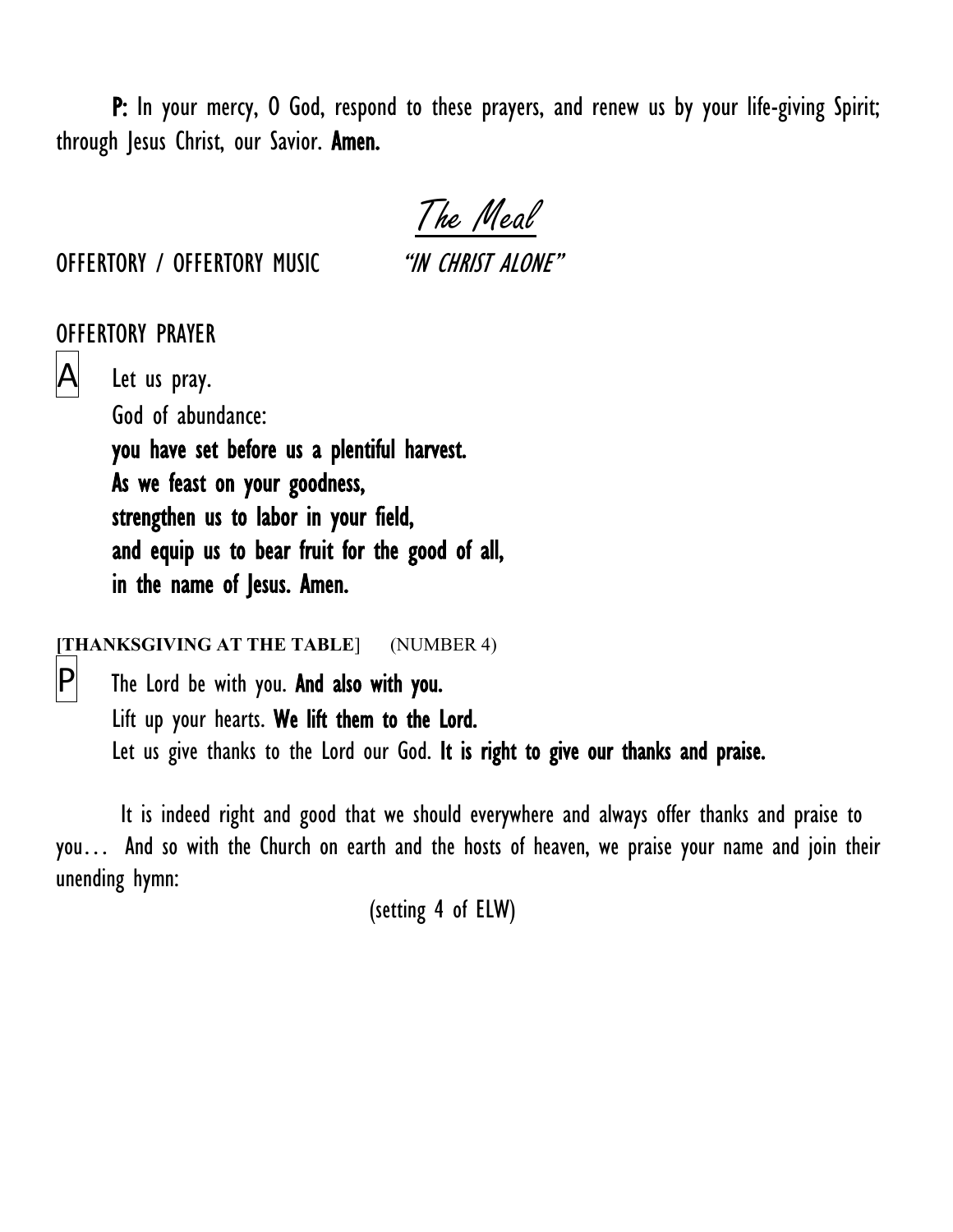

In the night in which he was betrayed…

Again, after supper, he took the cup, gave thanks…

For as often as we eat of this bread and drink from this cup, we proclaim the Lord's death until he comes.

Christ has died. Christ has risen. Christ will come again.

Remembering therefore … may be formed to live as your holy people and be given our inheritance with all your saints.

To you, O God, Father, Son, and Holy Spirit, be all honor and glory in your holy church, now and forever. Amen.

THE LORD'S PRAYER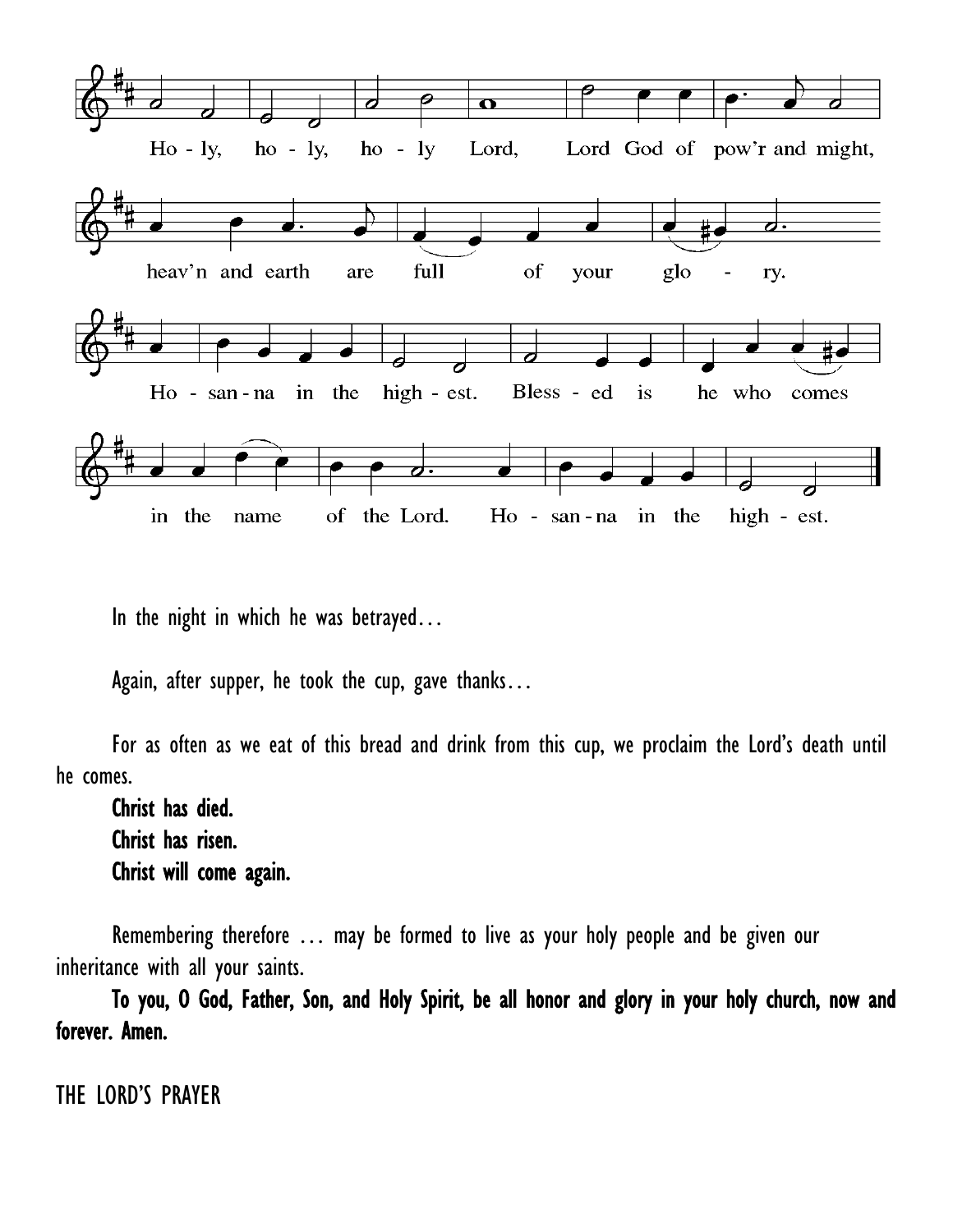#### INVITATION TO COMMUNION

In Christ's presence there is fullness of joy. Come to the banquet.

#### LAMB OF GOD

Lamb of God, you take away the sin of the world; have mercy on us. Lamb of God, you take away the sin of the world; Have mercy on us. Lamb of God, you take away the sin of the world; Grant us peace, grant us peace.

## COMMUNION SONG: ELW 770 "GIVE ME JESUS" VS. 1, 2, 3, & 5

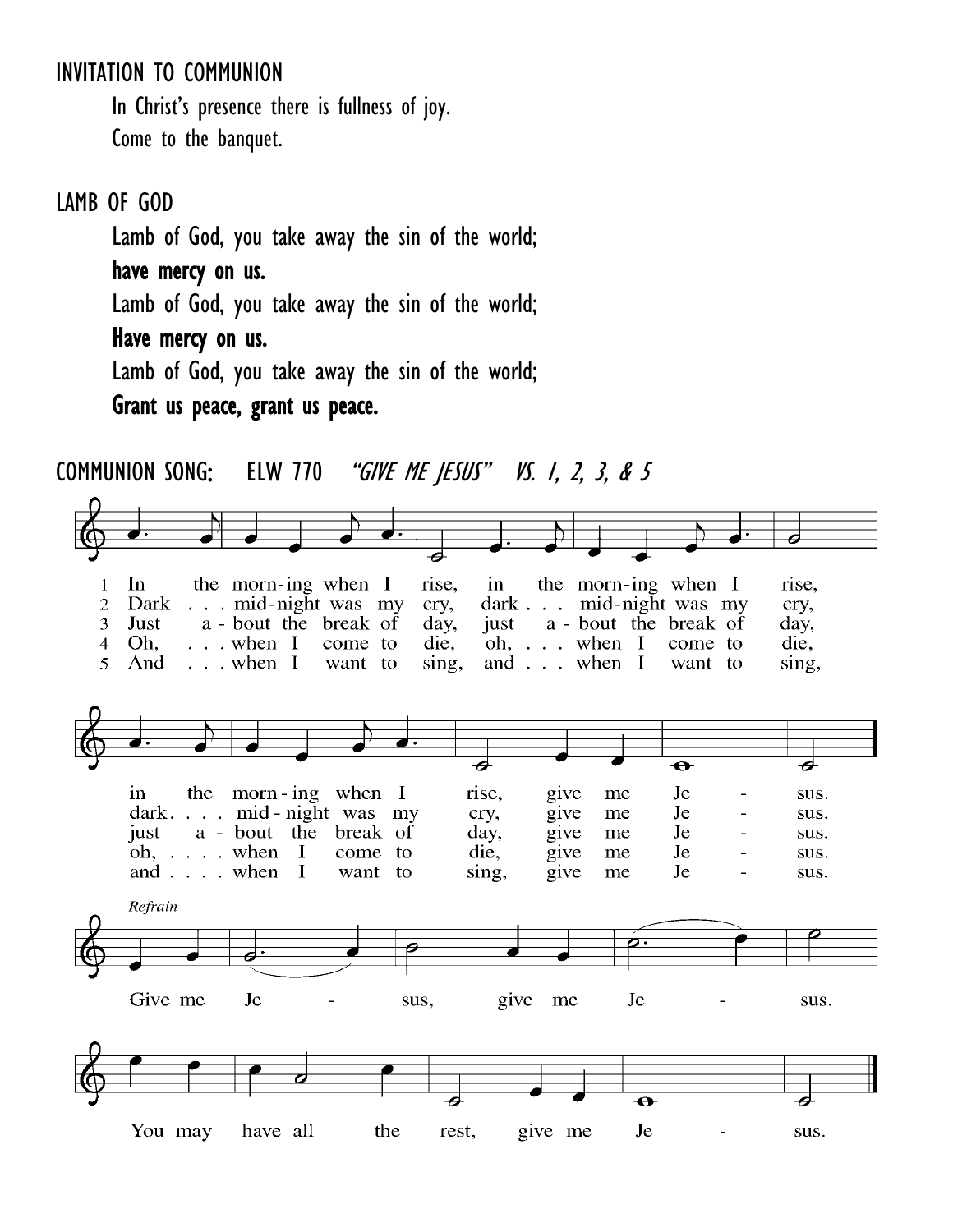## PASTORAL BLESSING

PRAYER AFTER COMMUNION

P: Let us pray. Life-giving God, through this meal you have bandaged our wounds and fed us with your mercy. Now send us forth to live for others, both friend and stranger, that all may come to know your love. This we pray in the name of Jesus. Amen.

The Sending

#### BENEDICTION:

 $|P|$  The God of peace,

Father,  $+$  Son, and Holy Spirit, bless you, comfort you, and show you the path of life this day and always. Amen.

SENDING SONG: ELW 824 "THIS IS MY FATHER'S WORLD"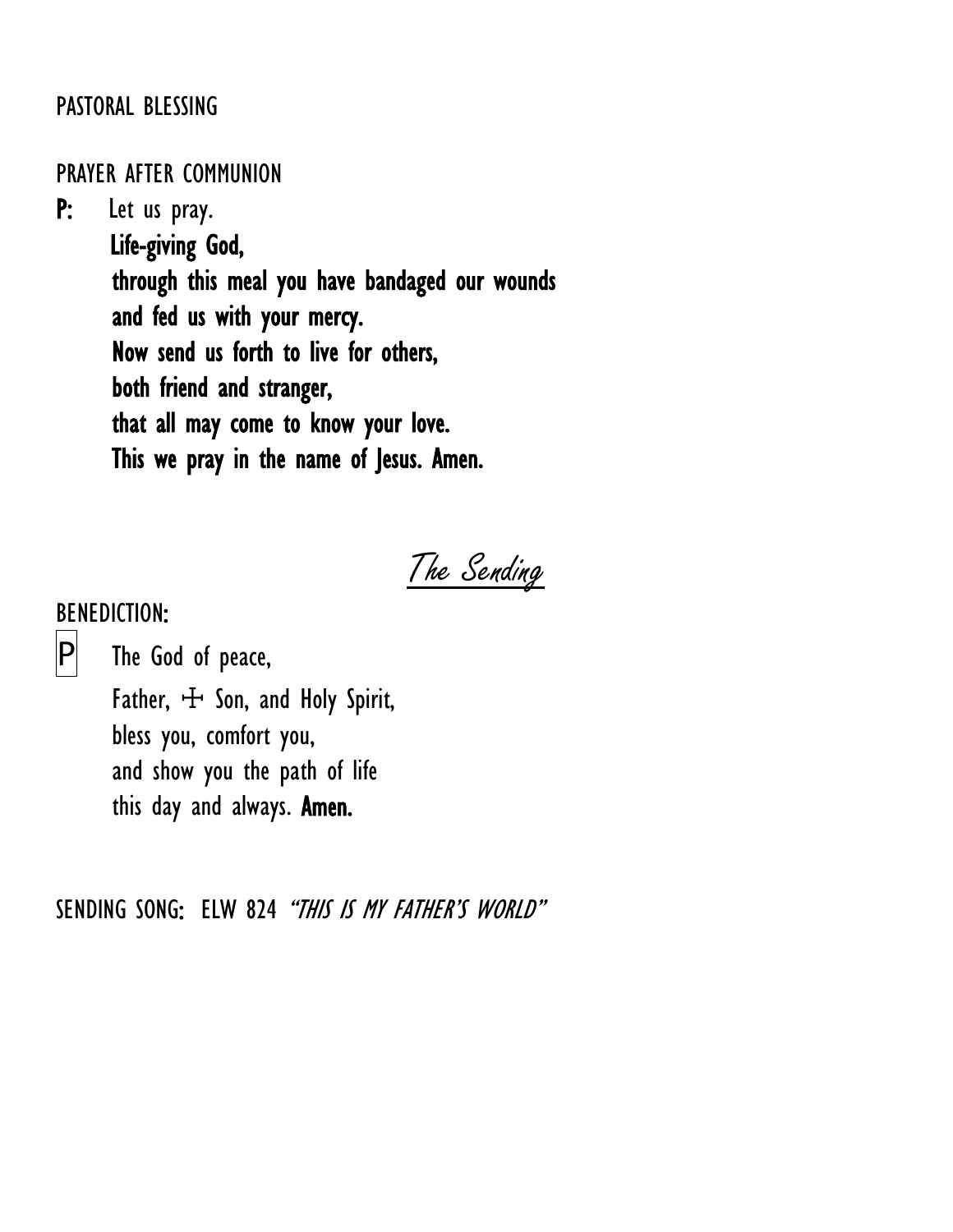

Thanks be to God.